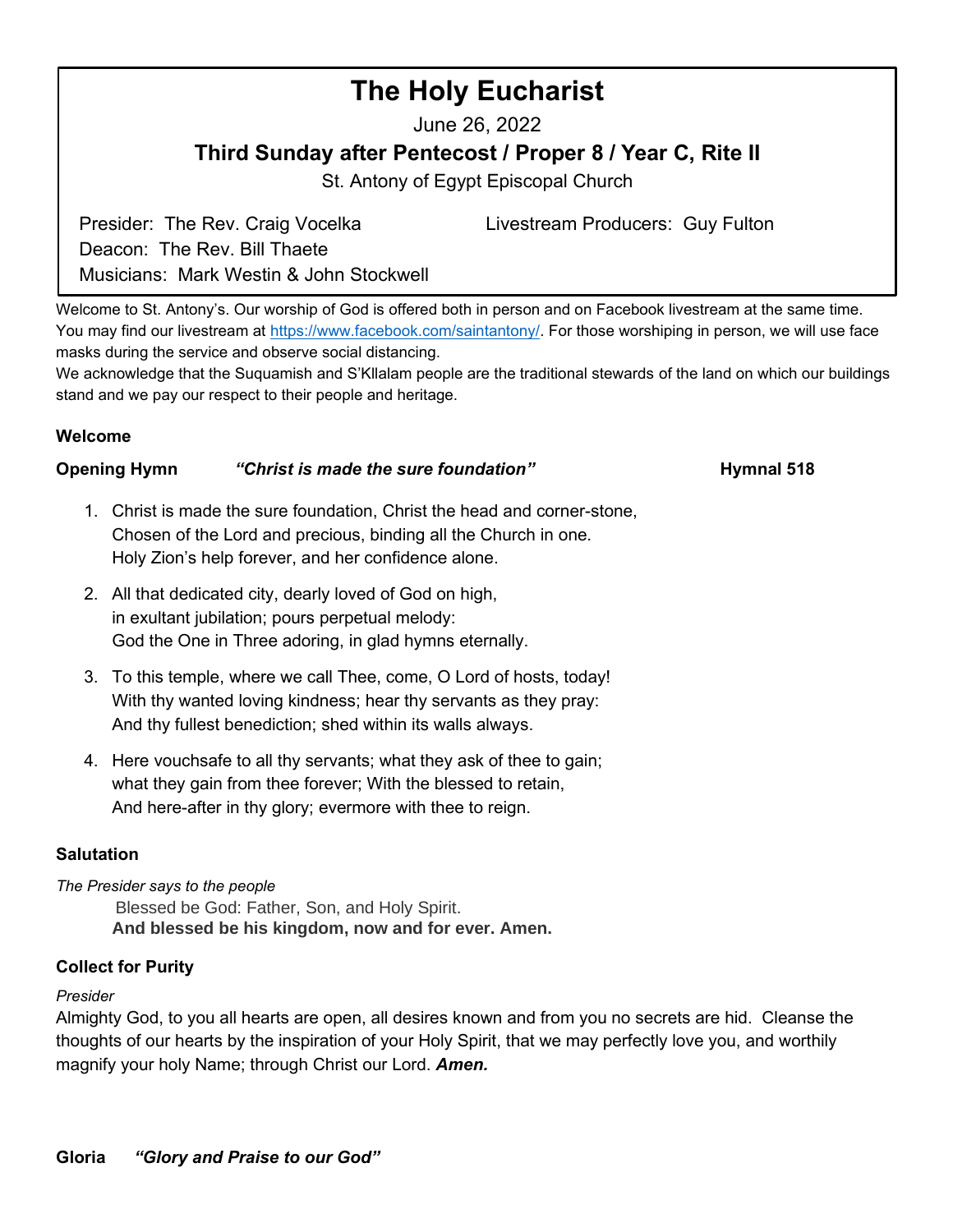- **Refrain** Glory and praise to our God, who alone gives light to our days. Many are the blessings he bears to those who trust in his ways.
	- 1. God has watered our barren land and spent his merciful rain. Now the rivers of life run full for anyone to drink. *Refrain*

#### **Collect for the Day**

The Lord be with you. **And also with you.** Let us pray.

Almighty God, you have built your Church upon the foundation of the apostles and prophets, Jesus Christ himself being the chief cornerstone: Grant us so to be joined together in unity of spirit by their teaching, that we may be made a holy temple acceptable to you; through Jesus Christ our Lord, who lives and reigns with you and the Holy Spirit, one God, for ever and ever**.** *Amen.*

#### **Transition Prayer**

*Said by all God of Love, You are with us in every transition and change. As we enter into this new era with excitement and even some anxiety, we recall your deep compassion, presence, and abounding love. We thank you for the gifts, talents and skills with which you have blessed us. We thank you for the experiences that have brought us to this moment. We thank you for the work of others that gives breadth and depth to our own work. Be with us as we move forward, rejoicing with you and supporting one another. We ask this in your Holy Name. Amen*

### **The First Reading - 2 Kings 2:1-2, 6-14**

When the Lord was about to take Elijah up to heaven by a whirlwind, Elijah and Elisha were on their way from Gilgal. Elijah said to Elisha, "Stay here; for the Lord has sent me as far as Bethel." But Elisha said, "As the Lord lives, and as you yourself live, I will not leave you." So they went down to Bethel.

Then Elijah said to him, "Stay here; for the Lord has sent me to the Jordan." But he said, "As the Lord lives, and as you yourself live, I will not leave you." So the two of them went on. Fifty men of the company of prophets also went, and stood at some distance from them, as they both were standing by the Jordan. Then Elijah took his mantle and rolled it up, and struck the water; the water was parted to the one side and to the other, until the two of them crossed on dry ground.

When they had crossed, Elijah said to Elisha, "Tell me what I may do for you, before I am taken from you." Elisha said, "Please let me inherit a double share of your spirit." He responded, "You have asked a hard thing; yet, if you see me as I am being taken from you, it will be granted you; if not, it will not." As they continued walking and talking, a chariot of fire and horses of fire separated the two of them, and Elijah ascended in a whirlwind into heaven. Elisha kept watching and crying out, "Father, father! The chariots of Israel and its horsemen!" But when he could no longer see him, he grasped his own clothes and tore them in two pieces.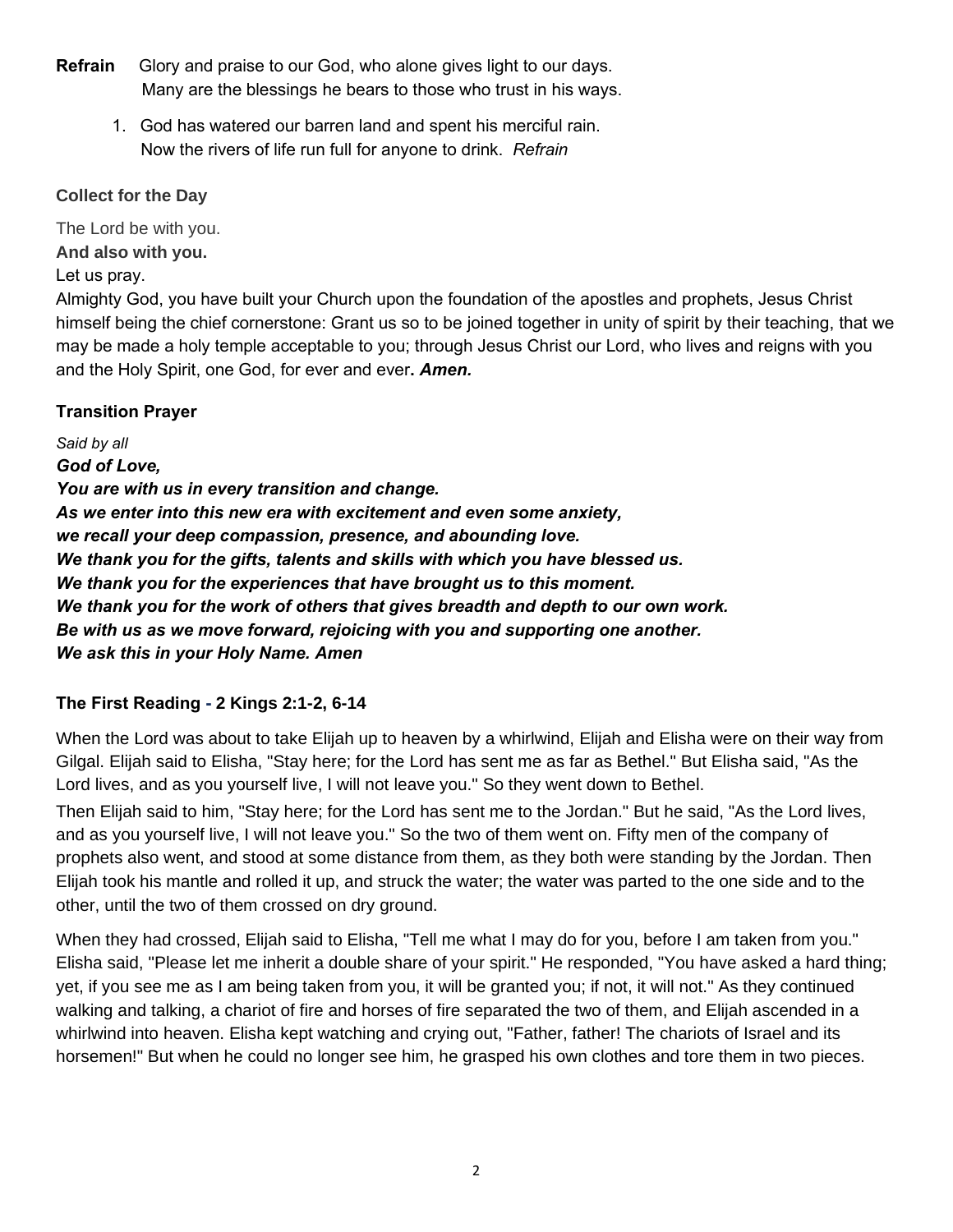He picked up the mantle of Elijah that had fallen from him, and went back and stood on the bank of the Jordan. He took the mantle of Elijah that had fallen from him, and struck the water, saying, "Where is the Lord, the God of Elijah?" When he had struck the water, the water was parted to the one side and to the other, and Elisha went over.

Hear what the Spirit is saying to God's People. **Thanks be to God.**

#### **Psalm 77:1-2, 11-20 Voce mea ad Dominum**

1 I will cry aloud to God; \* I will cry aloud, and he will hear me.

2 In the day of my trouble I sought the Lord; \* my hands were stretched out by night and did not tire; I refused to be comforted.

11 I will remember the works of the LORD, \* and call to mind your wonders of old time.

12 I will meditate on all your acts \* and ponder your mighty deeds.

13 Your way, O God, is holy; \* who is so great a god as our God?

14 You are the God who works wonders \* and have declared your power among the peoples.

15 By your strength you have redeemed your people, \* the children of Jacob and Joseph.

16 The waters saw you, O God; the waters saw you and trembled; \* the very depths were shaken.

17 The clouds poured out water; the skies thundered; \* your arrows flashed to and fro;

18 The sound of your thunder was in the whirlwind; your lightnings lit up the world; \* the earth trembled and shook.

19 Your way was in the sea, and your paths in the great waters, \* yet your footsteps were not seen.

20 You led your people like a flock \* by the hand of Moses and Aaron.

### **The Second Reading - Galatians 5:1,13-25**

For freedom Christ has set us free. Stand firm, therefore, and do not submit again to a yoke of slavery. For you were called to freedom, brothers and sisters; only do not use your freedom as an opportunity for selfindulgence, but through love become slaves to one another. For the whole law is summed up in a single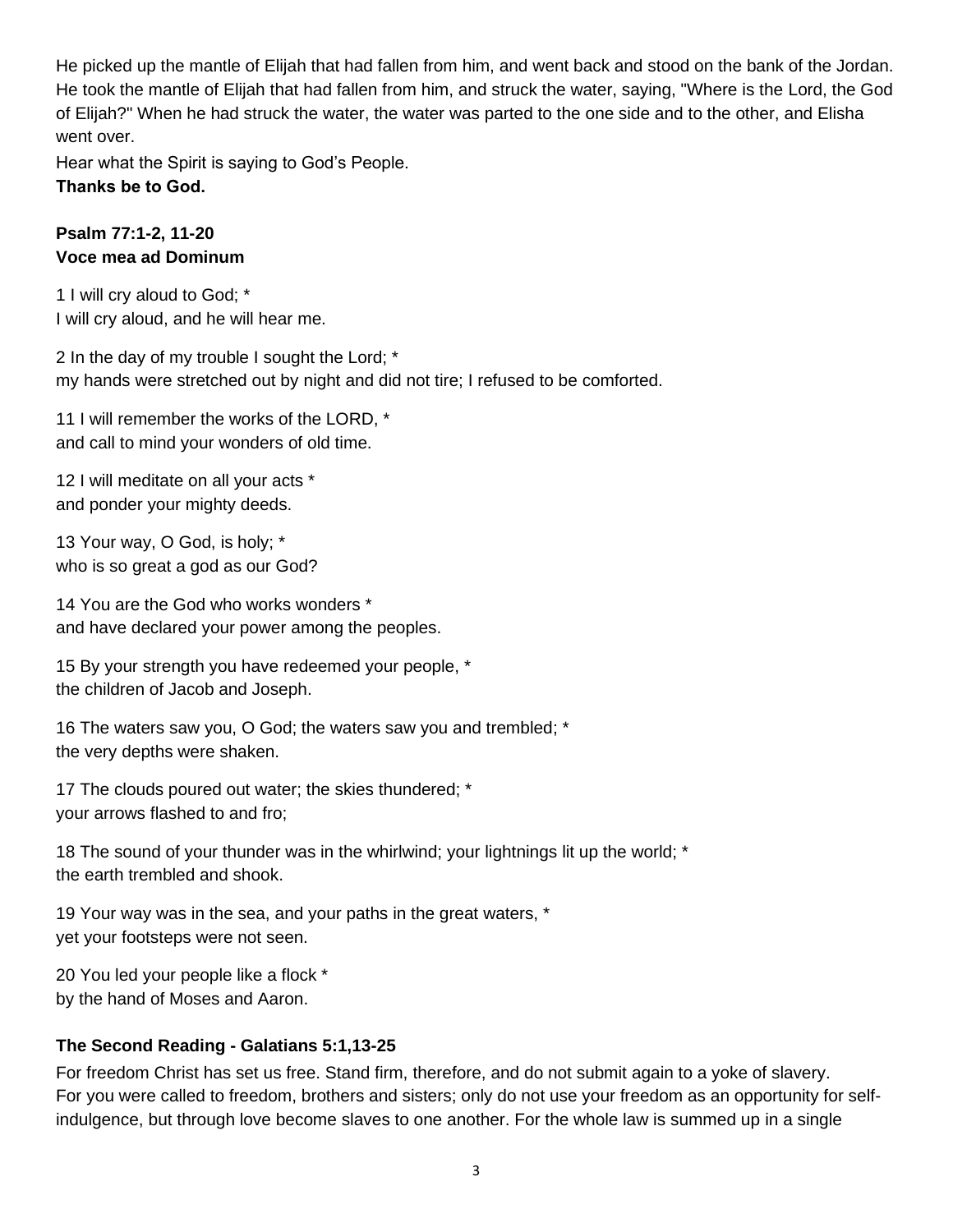commandment, "You shall love your neighbor as yourself." If, however, you bite and devour one another, take care that you are not consumed by one another.

Live by the Spirit, I say, and do not gratify the desires of the flesh. For what the flesh desires is opposed to the Spirit, and what the Spirit desires is opposed to the flesh; for these are opposed to each other, to prevent you from doing what you want. But if you are led by the Spirit, you are not subject to the law. Now the works of the flesh are obvious: fornication, impurity, licentiousness, idolatry, sorcery, enmities, strife, jealousy, anger, quarrels, dissensions, factions, envy, drunkenness, carousing, and things like these. I am warning you, as I warned you before: those who do such things will not inherit the kingdom of God.

By contrast, the fruit of the Spirit is love, joy, peace, patience, kindness, generosity, faithfulness, gentleness, and self-control. There is no law against such things. And those who belong to Christ Jesus have crucified the flesh with its passions and desires. If we live by the Spirit, let us also be guided by the Spirit.

Hear what the Spirit is saying to God's People **Thanks be to God.**

#### **Sequence Hymn** *"Lord whose love through humble service"* **Hymnal**

- 1. Lord, whose love through humble service bore the weight of human need. Who upon the cross forsaken, offered mercy's perfect deed. We your servants bring the worship not of voice alone but heart Consecrating to your purpose every gift that you impart..
- 2. Still your children wander homeless still the hungry cry for bread. Still the captives long for freedom still in grief we mourn our dead. as oh Lord your deep compassion healed the sick and freed the soul Use the love your Spirit kindles still to save and make us whole.
- 3. As we worship grant us vision till your loves revealing light. In its height and depth and greatness dawns upon our quickened sight. Making known the needs and burdens your compassion bids us bear Stirring us to tireless striving your abundant life to share.
- 4. Called to worship to your service forth in your dear name we go. To the child, the youth, the aged love in living deeds to show. Hope and health, good will and comfort counsel, aide and peace we give That your servants Lord, in freedom may your mercy know and live.

#### **The Gospel Reading – Luke 9:51-62**

*Deacon* The Holy Gospel of our Lord Jesus Christ according to Luke.

### *People* **Glory to you, Lord Christ.**

When the days drew near for Jesus to be taken up, he set his face to go to Jerusalem. And he sent messengers ahead of him. On their way they entered a village of the Samaritans to make ready for him; but they did not receive him, because his face was set toward Jerusalem. When his disciples James and John saw it, they said, "Lord, do you want us to command fire to come down from heaven and consume them?" But he turned and rebuked them. Then they went on to another village.

As they were going along the road, someone said to him, "I will follow you wherever you go." And Jesus said to him, "Foxes have holes, and birds of the air have nests; but the Son of Man has nowhere to lay his head." To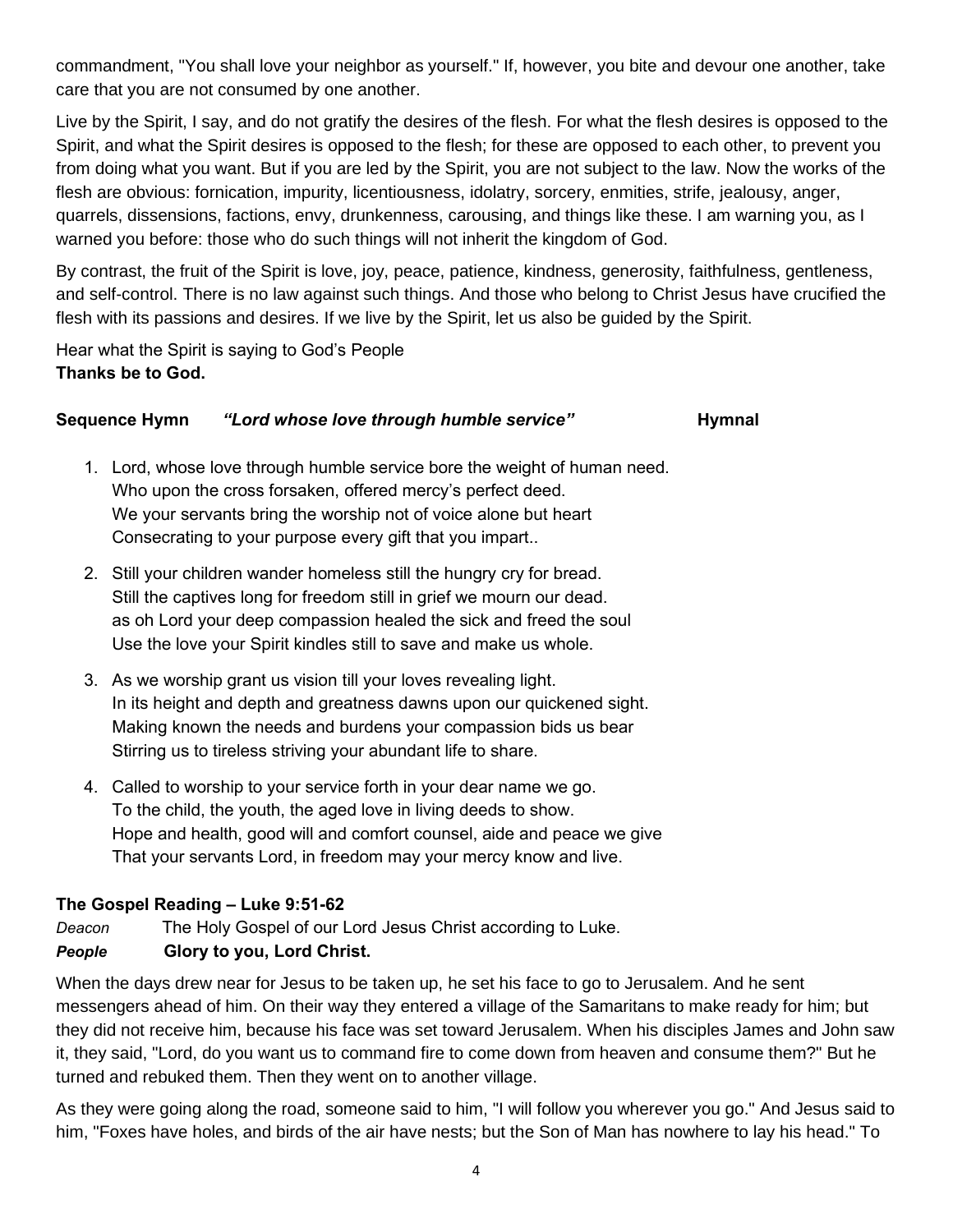another he said, "Follow me." But he said, "Lord, first let me go and bury my father." But Jesus said to him, "Let the dead bury their own dead; but as for you, go and proclaim the kingdom of God." Another said, "I will follow you, Lord; but let me first say farewell to those at my home." Jesus said to him, "No one who puts a hand to the plow and looks back is fit for the kingdom of God."

*Deacon* The Gospel of the Lord.

*People* **Praise to you, Lord Christ.**

**Sermon – The Rev. Craig Vocelka**

**The Nicene Creed (said together)**

| We believe in one God, the Father, the Almighty                                                                                             |
|---------------------------------------------------------------------------------------------------------------------------------------------|
| maker of heaven and earth, of all that is, seen and unseen.                                                                                 |
| We believe in one Lord, Jesus Christ, the only Son of God,<br>eternally begotten of the Father,                                             |
| God from God, Light from Light, true God from true God, begotten, not made,<br>of one Being with the Father.                                |
| Through him all things were made.                                                                                                           |
| For us and for our salvation, he came down from heaven:                                                                                     |
| by the power of the Holy Spirit he became incarnate from the Virgin Mary,<br>and was made man.                                              |
| For our sake he was crucified under Pontius Pilate;<br>he suffered death and was buried.                                                    |
| On the third day he rose again in accordance with the Scriptures;<br>he ascended into heaven and is seated at the right hand of the Father. |
| He will come again in glory to judge the living and the dead,                                                                               |
| And his kingdom will have no end.                                                                                                           |
| We believe in the Holy Spirit, the Lord, the giver of life,                                                                                 |
| who proceeds from the Father and the son.                                                                                                   |
| With the Father and the Son he is worshiped and glorified.                                                                                  |
| He has spoken through the Prophets.                                                                                                         |
| We believe in one holy catholic and apostolic Church.                                                                                       |
| We acknowledge one baptism for the forgiveness of sins.                                                                                     |
| We look for the resurrection of the dead,                                                                                                   |
| and the life of the world to come. Amen.                                                                                                    |

#### **Prayers of the People**

LeaderI ask your prayers for those in the Armed Forces of our Country.

**People O Almighty God, shelter the men and women of our armed forces under your mighty wings; steel their courage in times of peril; give them integrity and honor in all they do; grant perseverance and resilience to their families; and heal the wounded warriors. We remember those who are deployed, especially** *James Guardiano and Ben Newcomb***, through Jesus Christ our Lord. Amen.**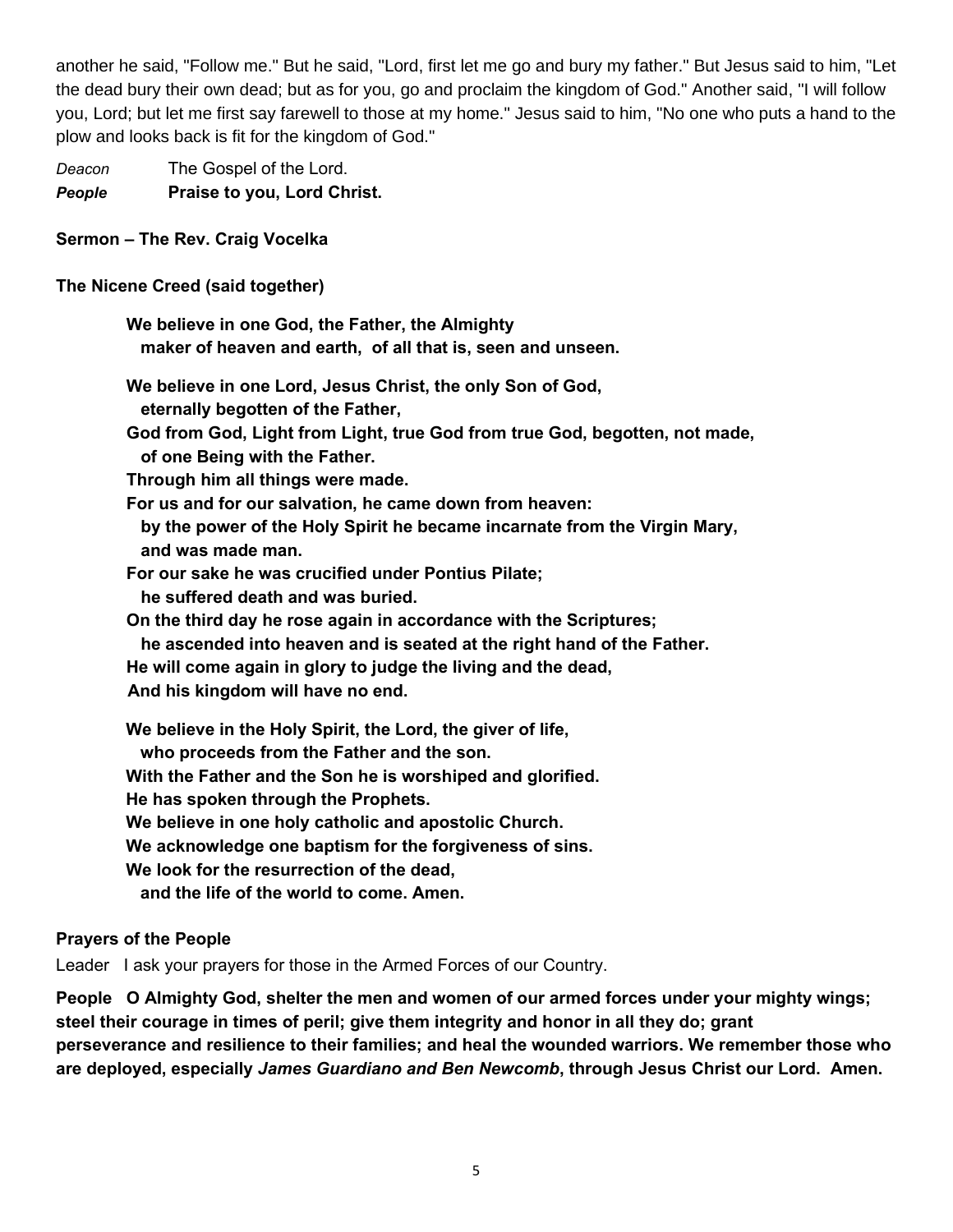#### **A prayer for Ukraine**

**Loving God, Your Son taught us "Blessed are the Peacemakers for they shall be called Children of God." In this time of great worry, we pray that Your Holy Spirit sustain all the people of Ukraine to be vigilant and dedicated to peace and justice. Grant their leaders the gifts of wisdom and prudence. May they also have the strength and perseverance to defend their land from all adversity and foreign attacks. Help us all to live according to Your desire and hope. O God, in the days to come, we ask you to comfort the suffering, heal the wounded, and accept the souls of the faithful departed into Your Heavenly Kingdom. We also ask that you bring peace to Ukraine and throughout the entire world. Amen.**

**The Prayers of the People** from "Intercessions for the Christian People"

#### *Deacon or other leader*

The God who yearns for us calls us to come as a people. Let us not turn away, but rather go to this God with our needs, saying: Forget us not, O holy One, hear our prayer.

For all the leaders and the followers in the church, that we know when to give up the unimportant things, forget us not, O holy One:

#### **Hear our prayer.**

For people in this community in the grip of addiction, and for all who need release from what enslaves, forget us not, O holy One:

#### **Hear our prayer.**

For patience with those who incite to war, and for the wisdom to move into the reign of God's unending peace, forget us not O holy One:

#### **Hear our prayer.**

For the fearless ones who uphold human rights in every land of oppression, and for all who live where liberty is held hostage in the name of law and order, forget us not, O holy One: **Hear our prayer.**

## *Here* other *intercessions may be offered.*

For this assembly, as we serve the sisters and brothers among us and as we work outside church doors, forget us not, O holy One:

#### **Hear our prayer.**

Let us pray for our own needs and those of others.

*Silence. The People may add their own petitions.*

#### *The Presider concludes*

God of light and life, strip us of selfishness and the loneliness it brings. Help us to accept the gift of mutual love, with its shared pleasures and pain. Tear down all our fences that we can run to you as one family, one people, through Christ our Lord. *Amen.*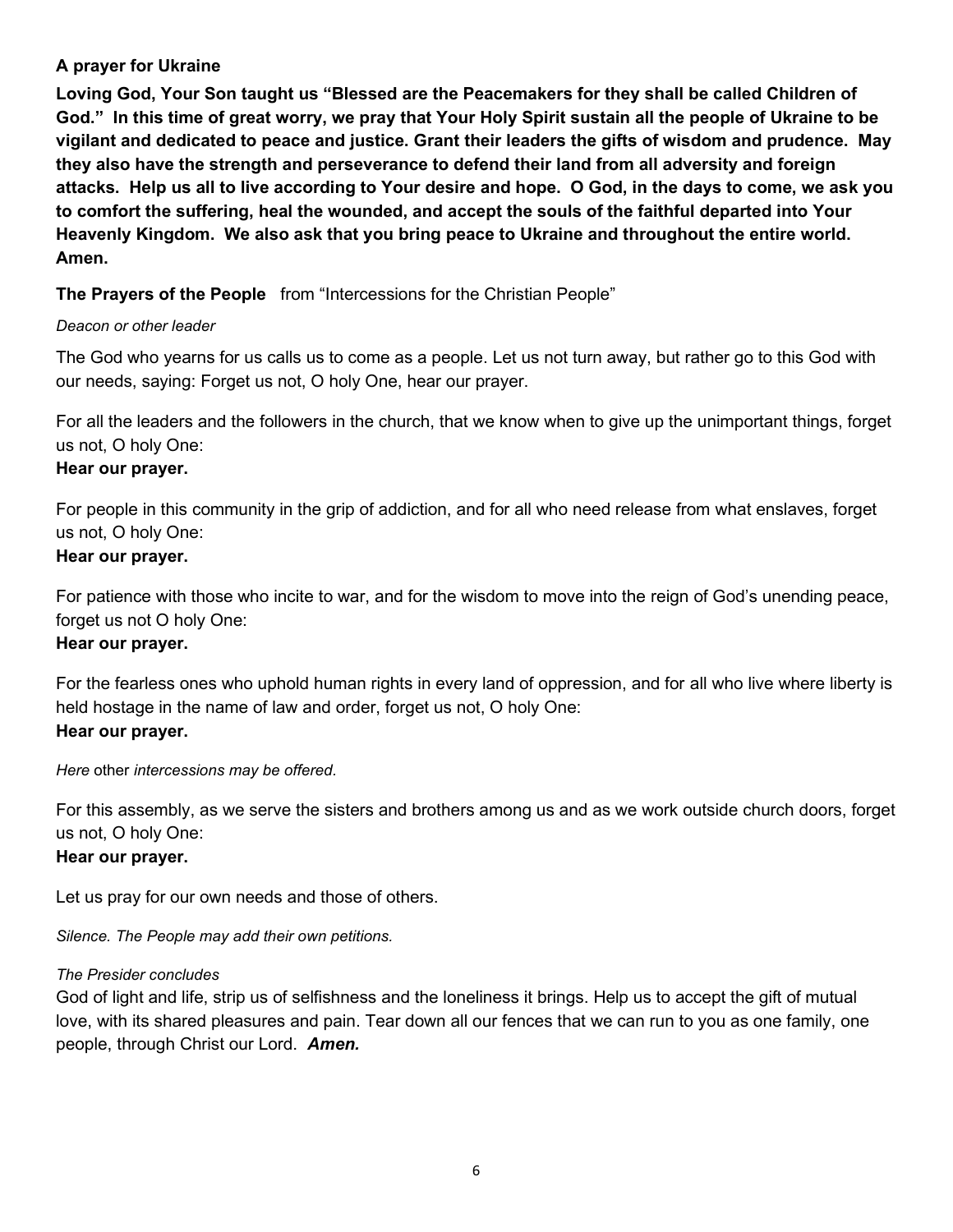#### **Confession of Sin**

*The Deacon or Presider says* Let us confess our sins against God and our neighbor. *Silence may be kept Leader and People*

**Most merciful God, we confess that we have sinned against you in thought, word, and deed. by what we have done, and by what we have left undone. We have not loved you with our whole heart; we have not loved our neighbors as ourselves. We are truly sorry and we humbly repent. For the sake of your Son Jesus Christ, have mercy on us and forgive us; that we may delight in your will, and walk in your ways, to the glory of your Name. Amen.** 

#### **Absolution**

#### *The Presider stands and says*

Almighty God have mercy on you, forgive you all your sins through the grace of Jesus Christ, strengthen you in all goodness, and by the power of the Holy Spirit keep you in eternal life. *Amen.*

#### **The Peace**

*Presider:* The peace of the Lord be always with you. *People:* **And also with you**. *The clergy and people greet one another in the name of the Lord, maintaining a respectful distance.*

#### **Birthdays and Anniversaries**

**Birthday Prayer - Watch over your children, O Lord, as their days increase; bless and guide them wherever they may be. Strengthen them when they stand; comfort them when discouraged or sorrowful; raise them up if they fall; and in their hearts may thy peace which passes understanding abide all the days of their life; through Jesus Christ our Lord. Amen.**

#### **Announcements**

### **THE HOLY COMMUNION**

*The Presider may begin the Offertory with a sentence of scripture.* The offering plates are placed on the altar as a sign of our self-offering to God and our promise to give faithfully to the church.

| <b>Offertory Hymn</b> | "Jesus calls us o'er the tumult"                                                                                                             | Hymnal 550 |
|-----------------------|----------------------------------------------------------------------------------------------------------------------------------------------|------------|
|                       | 1. Jesus calls us; o'er the tumult of our life's wild, restless sea,<br>day by day his clear voice soundeth, saying, "Christian, follow me;" |            |
|                       | 2. as, of old, Saint Andrew heard it by the Galilean lake,                                                                                   |            |

- turned from home and toil and kindred, leaving all for his dear sake.
- 3. Jesus calls us from the worship of the vain world's golden store; from each idol that would keep us, saying "Christian, love me more"
- 4. In our joys and in our sorrows days of toil and hours of ease, still he calls, in cares and pleasures, "Christian, love me more than these."

*continues next page*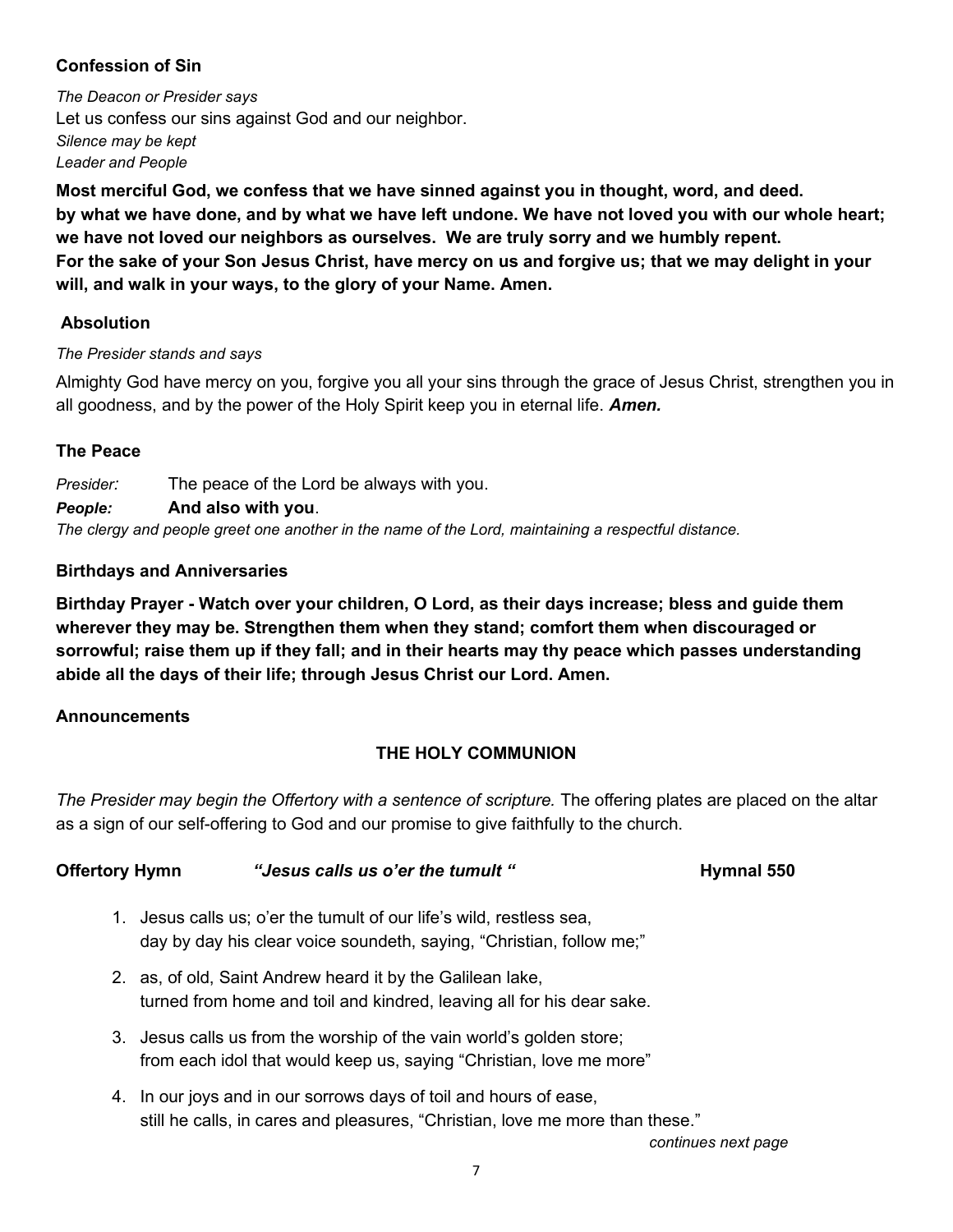5. Jesus calls us! By thy mercies, Savior, may we hear thy call, give our hearts to thine obedience, serve and love thee best of all.

#### **The Doxology is sung**

#### *Praise God from whom all blessings flow; praise him, all creatures, here below; praise him above, ye heavenly host; praise Father, Son, and Holy Ghost. Amen.*

#### **The Great Thanksgiving**

**Eucharistic Prayer 2** From *Enriching our Worship*

*Please stand as you are able The Presider says* The Lord be with you. **And also with you.** Lift up your hearts. **We lift them to the Lord.** Let us give thanks to the Lord our God. **It is right to give our thanks and praise.** 

We praise you and we bless you, holy and gracious God, source of life abundant. From before time you made ready the creation.

Your Spirit moved over the deep and brought all things into being: sun, moon, and stars; earth, winds, and waters; and every living thing.

You made us in your image, and taught us to walk in your ways. But we rebelled against you, and wandered far away; and yet, as a mother cares for her children, you would not forget us. Time and again you called us to live in the fullness of your love.

And so this day we join with Saints and Angels in the chorus of praise that rings through eternity, lifting our voices to magnify you as we sing (say):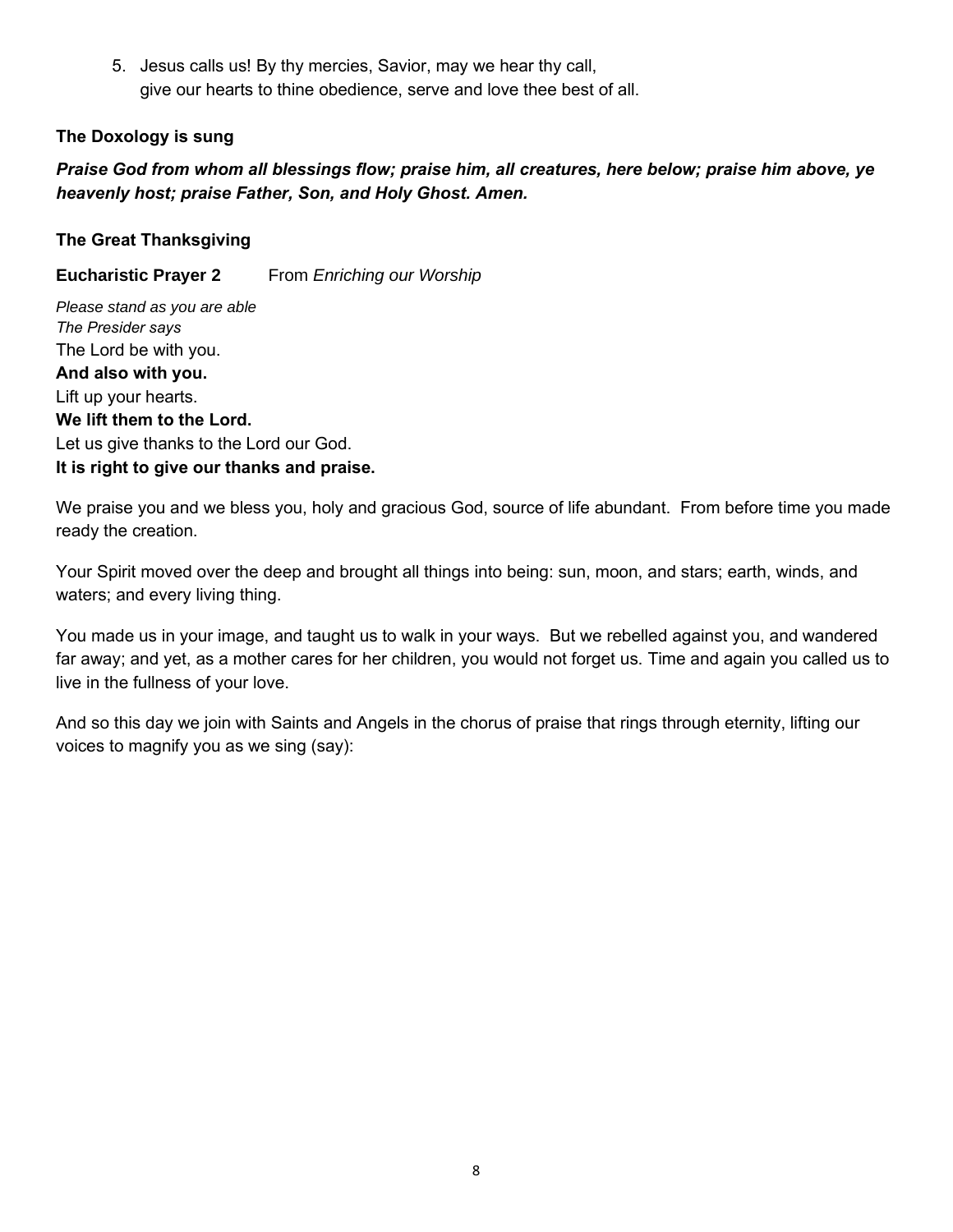

Glory and honor and praise to you, holy and living God. To deliver us from the power of sin and death and to reveal the riches of your grace, you looked with favor upon Mary, your willing servant, that she might conceive and bear a son, Jesus the holy child of God. Living among us, Jesus loved us. He broke bread with outcasts and sinners, healed the sick, and proclaimed good news to the poor. He yearned to draw all the world to himself yet we were heedless of his call to walk in love. Then, the time came for him to complete upon the cross the sacrifice of his life, and to be glorified by you.

On the night before he died for us, Jesus was at table with his friends. He took bread, gave thanks to you, broke it, and gave it to them, and said: "Take, eat: This is my Body, which is given for you. Do this for the remembrance of me."

As supper was ending, Jesus took the cup of wine. Again, he gave thanks to you, gave it to them, and said: "Drink this, all of you: This is my Blood of the new Covenant, which is poured out for you and for all for the forgiveness of sins. Whenever you drink it, do this for the remembrance of me."

Now gathered at your table, O God of all creation, and remembering Christ, crucified and risen, who was and is and is to come, we offer to you our gifts of bread and wine, and ourselves, a living sacrifice.

Pour out your Spirit upon these gifts that they may be the Body and Blood of Christ. Breathe your Spirit over the whole earth and make us your new creation, the Body of Christ given for the world you have made.

In the fullness of time bring us, with [\_\_\_\_\_\_\_\_\_\_\_ and] all your saints, from every tribe and language and people and nation, to feast at the banquet prepared from the foundation of the world.

Through Christ and with Christ and in Christ, in the unity of the Holy Spirit, to you be honor, glory, and praise, for ever and ever. *AMEN.*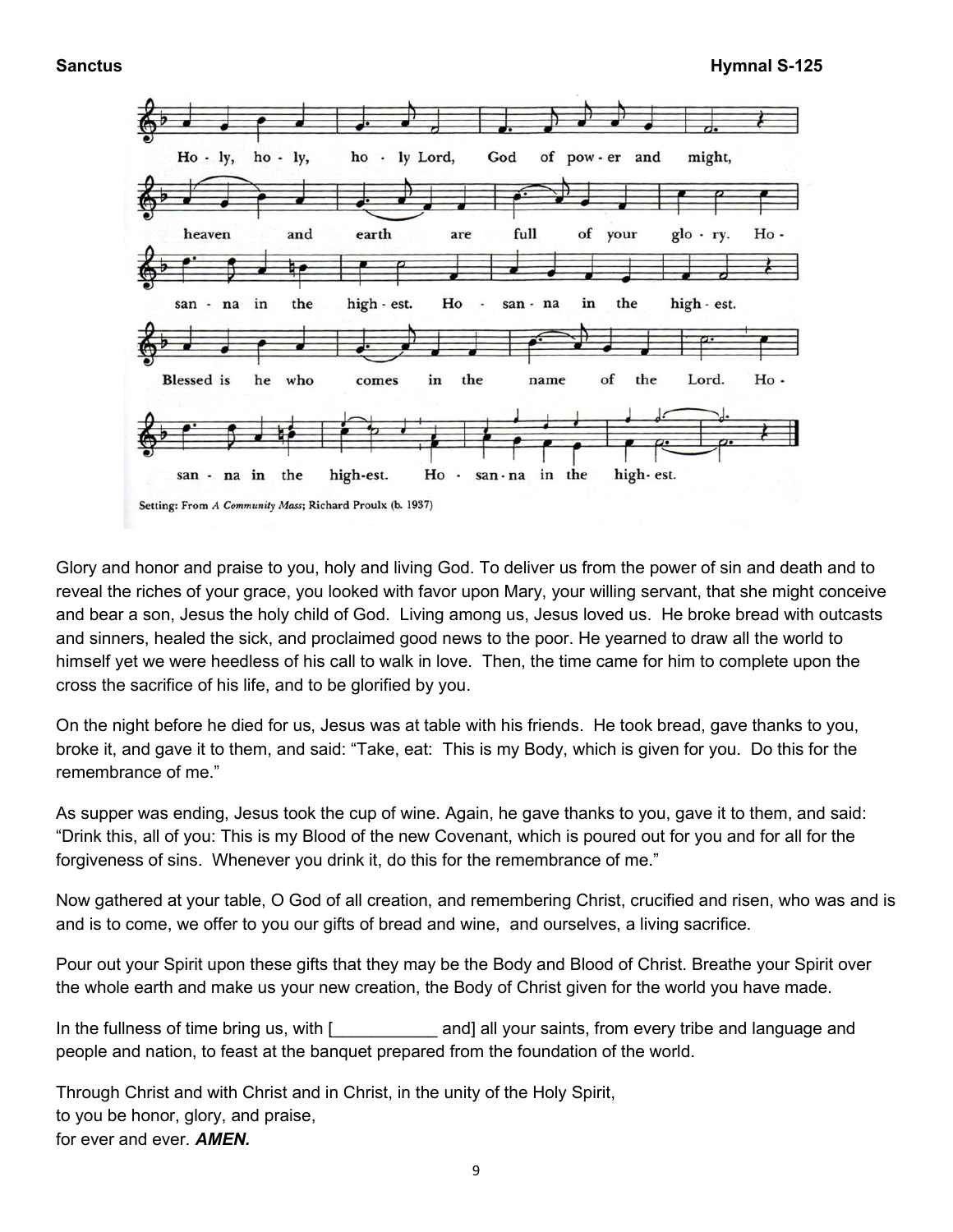**The Lord's Prayer** (*spoken) Presider* And now, as our Savior Christ has taught us, we now say, **Our Father in heaven, hallowed by your Name, your kingdom come, your will be done, on earth as in heaven. Give us today our daily bread. Forgive us our sins as we forgive those who sin against us. Save us from the time of trial, and deliver us from evil. For the kingdom, the power, and the glory are yours, now and for ever. Amen.**

**Fraction Rite** *(sung) "Jesus Lamb of God"* **S-164**

**Jesus, Lamb of God: have mercy on us. Jesus, bearer of our sins: have mercy on us. Jesus, redeemer, redeemer of the world: give us your peace, give us your peace.**

#### *We invite all present to participate in this feast, regardless of where you are on your spiritual journey. Our table is open to all, as this is God's gift to all.*

*We are serving the cup individually. After receiving the bread, the body of Christ, if you like, please take a cup from the tray and then the Eucharistic Minister will serve you the wine, the blood of Christ. Please leave your cup at the baptismal font so we can properly dispose of them.* 

*If needed, we do have gluten free communion wafers available. Just ask as you approach the priest.* 

*If you do not wish to receive the Eucharist but would like a blessing, please approach the priest with your hands crossed over your chest.* 

*We ask that you remember to use the hand sanitizer as you come to receive the Holy Eucharist.*

 *Those who are participating by livestream may say the following prayer.*

#### **Prayer for Spiritual Communion** *From A Prayer Book for the Armed Forces*

 In union, O Lord, with your faithful people at every altar of your Church, where Holy Eucharist is now being celebrated, we desire to offer to you praise and thanksgiving. We remember your death, Lord Christ; we proclaim your resurrection; we await your coming in glory. And since we cannot receive you today in the Sacrament of your Body and Blood, we beseech you to come spiritually into our heart. Cleanse and strengthen us with your grace, Lord Jesus, and let us never be separated from you. May we live in you, and you in us, in this life and in the life to come. Amen.

#### **Communion Hymn** *"Swing Low, Sweet Chariot "* **LEVAS 118**

Refrain: Swing low sweet chariot; coming for to carry me home. swing low, sweet chariot; coming for to carry me home.

- 1. I looked over Jordan and what did I see? Coming for to carry me home. A band of angels coming after me; Coming for to carry me home. *Refrain*
- 2. If you get there before I do; Coming for to carry me home. Tell all my friends that I'm coming too; Coming for to carry me home. *Refrain*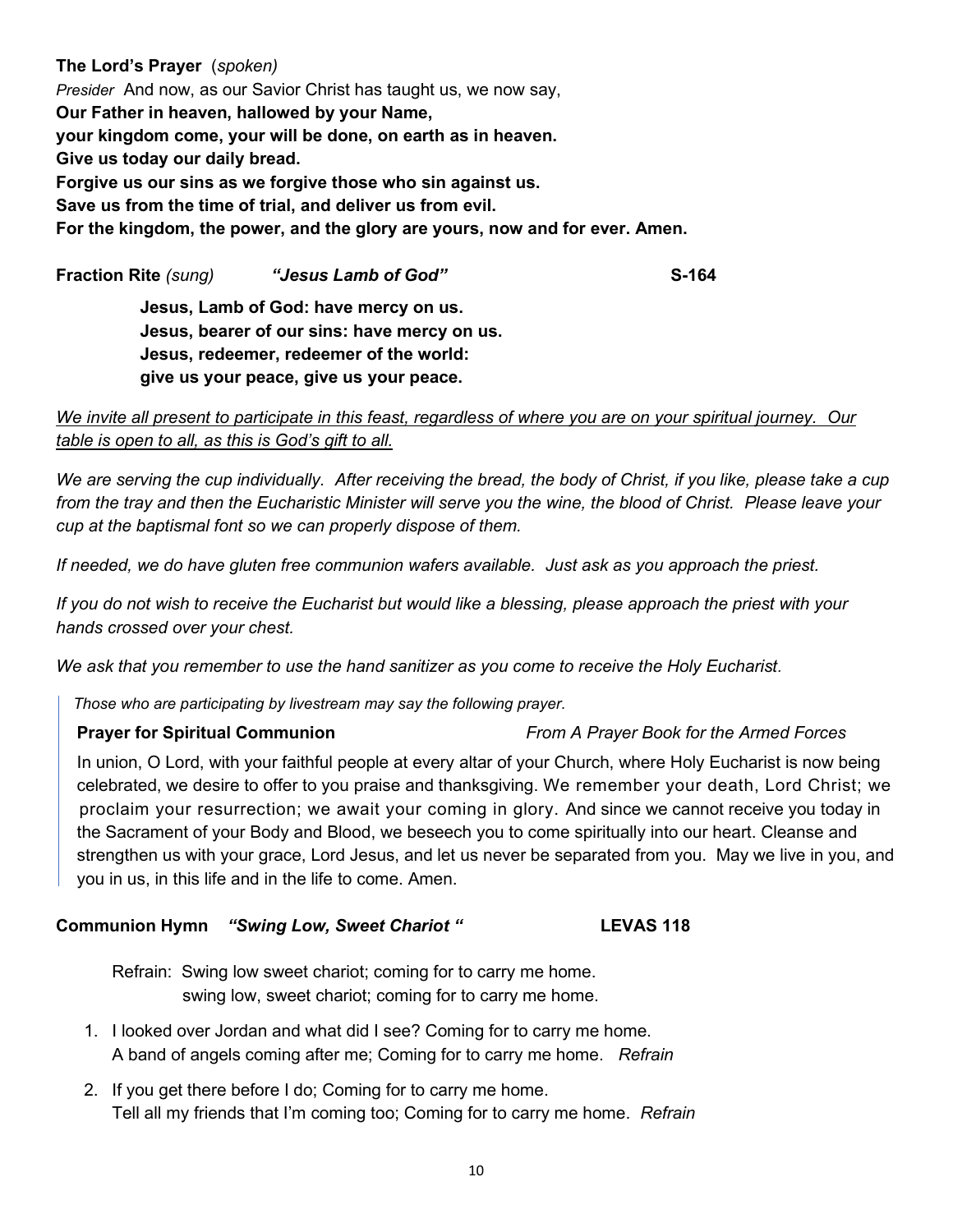- 3. The brightest day that ever I saw; coming for to carry me home. When Jesus washed my sins away; coming for to carry me home. *Refrain*
- 4. I'm sometimes up, and sometimes down; coming for to carry me home. But still my soul feels heavenly bound; coming for to carry me home. *Refrain*

#### **Communion Song #2** *"One bread, one body"*

Refrain: One bread, one body, one Lord of all, one cup of blessing which we blees. And we, though many, throughout the earth, we are one body in this one Lord.

- 1. Gentile or Jew, servant or free, woman or man, no more. *Refrain*
- 2. Many the gifts, many the works, one in the Lord of all. *Refrain*
- 3. Grain for the fields, scattered and grown, gathered to one for all. *Refrain*

#### **The Postcommunion Prayer**

#### *Presider* Let us pray.

*All* **Loving God, we give you thanks for restoring us in your image and nourishing us with spiritual food in the Sacrament of Christ's Body and Blood. Now send us forth a people, forgiven, healed, renewed; that we may proclaim your love to the world and continue in the risen life of Christ our Savior. Amen.**

#### **The Blessing**

| <b>Closing Hymn</b> | "Oh God, our help in ages past" | Hymnal 680 |
|---------------------|---------------------------------|------------|
|                     |                                 |            |

- 1. Oh God, our help in ages past, our hope for years to come, our shelter from the stormy blast, and our eternal home.
- 2. Under the shadow of thy thone, your saints have dwelt secure. Sufficient is your arm alone, and our defense is sure.
- 3. Before the hills in order stood, or earth received its frame, from everlasting thou art God, to endless years the same.
- 4. A thousand ages in your sight are like an evening gone. short as the watch that ends the night before the rising sun.
- 5. Time, like an ever rolling stream, soon bears us all away, They fly forgotten, as a dream dies at the opening day.
- 6. O God, our help in ages past, our hope for years to come. Be thou our guide while life shall last, and our eternal home.

#### **The Dismissal**

*Deacon* Let us go forth in the name of Christ. *People* **Thanks be to God.**